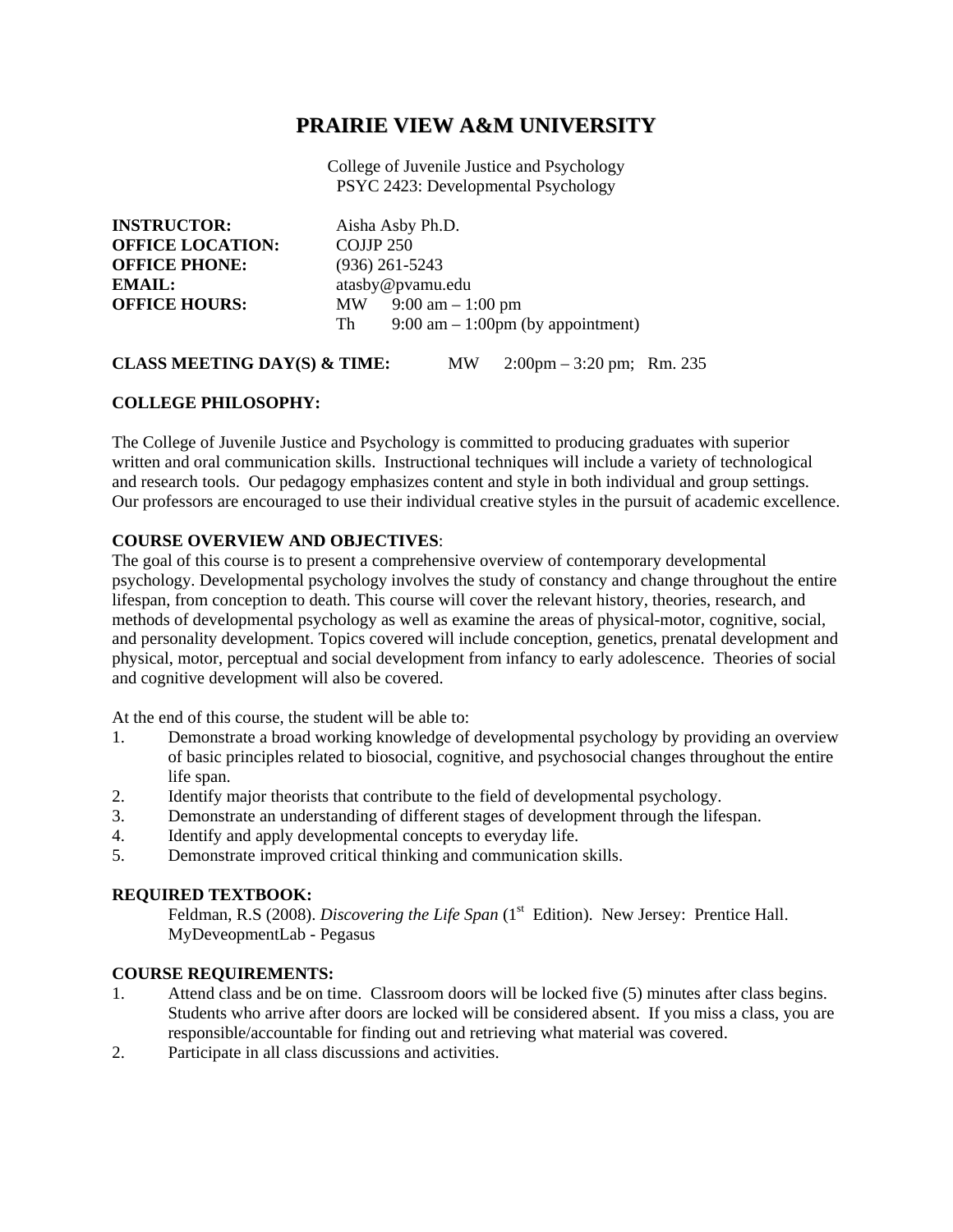- 3. Read all the assigned chapters in the textbook and any assigned articles in a timely manner. We will not discuss all of the textbook reading in class. If you have questions, bring them up in class or arrange to see me outside of class.
- 4. Complete all required assignments and exams as scheduled.
- 5. Discuss **ANY SIGNIFICANT CONCERNS/QUESTIONS** with the instructor **IMMEDIATELY**.
- 6. Keep copies of all paperwork, including this syllabus, handouts, and all assignments.
- 7. Cell phones, pagers, any other distracting devices must be turned **OFF** during class. If used during class, it will be confiscated and returned at the end of class.
- 8. Maintain appropriate behavior during discussions. Be respectful of others!
- **9.** Turn in all assignments on time. All written assignments are due no later than 11:30 pm on the due date. **Late assignments will NOT be accepted.**
- 10. Check E-courses (WebCT) frequently for updates and announcements sent by the instructor. When a topic is posted, everyone is required to participate. The discussion topic will be determined by the instructor.
- 11. Participate in all discussions and virtual classroom chats when directed to do so. Students are to be respectful and courteous to others in the discussions. Foul language or abusive language will not be tolerated.

# **CLASS ATTENDANCE:**

Class attendance is important. Attendance will be taken every day. All students are expected to attend all class sessions and be on time. Students will be allowed a five (5) minute grace period at which time the doors will be locked. Students not in class when doors are locked will be considered absent and will not be permitted entrance. Students must adhere to the attendance policy listed in the Undergraduate Catalog, 2008-2009. Grade points will be deducted based on the number of excessive **UNEXCUSED** absences. Validity of the excuses will be determined by the instructor, and documentation will be required. **NOTE:** Excessive absenteeism, whether excused or unexcused (3 or more), may result in a student's course grade being reduced or in assignment of a grade of "F."

# **ACADEMIC DISHONESTY:**

Academic dishonesty of any kind will **NOT** be tolerated! Scholastic dishonesty includes, but is not limited to cheating, plagiarism (unacknowledged quotation and/or paraphrase of someone else's words, ideas, or data as one's own in work submitted for credit), collusion (the unauthorized collaboration with another person in preparing written work). Students who engage in academic misconduct are subject to university disciplinary problems. Plagiarized papers ( >50%) will receive an automatic "F." Submit all papers and/or group papers via Safe Assign (E-Courses). During examinations, all personal belongings and books, except a pencil and/or pen, will be placed under student's desks. Students caught cheating will receive an automatic "F" for that test.

## **STUDENT DISABILITIES:**

If you have a university-accepted disability and need special accommodations, please contact the Office of Disability Services at (936) 857-2601, ext. 2620, immediately. Once you have received a letter of adjustment from the disability office, appropriate adjustments and modifications will be considered for the class.

**GRADING POLICY:** This course will utilize the following instruments to determine student grades:

**Class Participation:** All students will be evaluated based on daily attendance and participation in classroom discussions and activities. The participation grade will be based, not only on spontaneous comments and questions, but also on your ability to discuss assigned readings. Class participation grades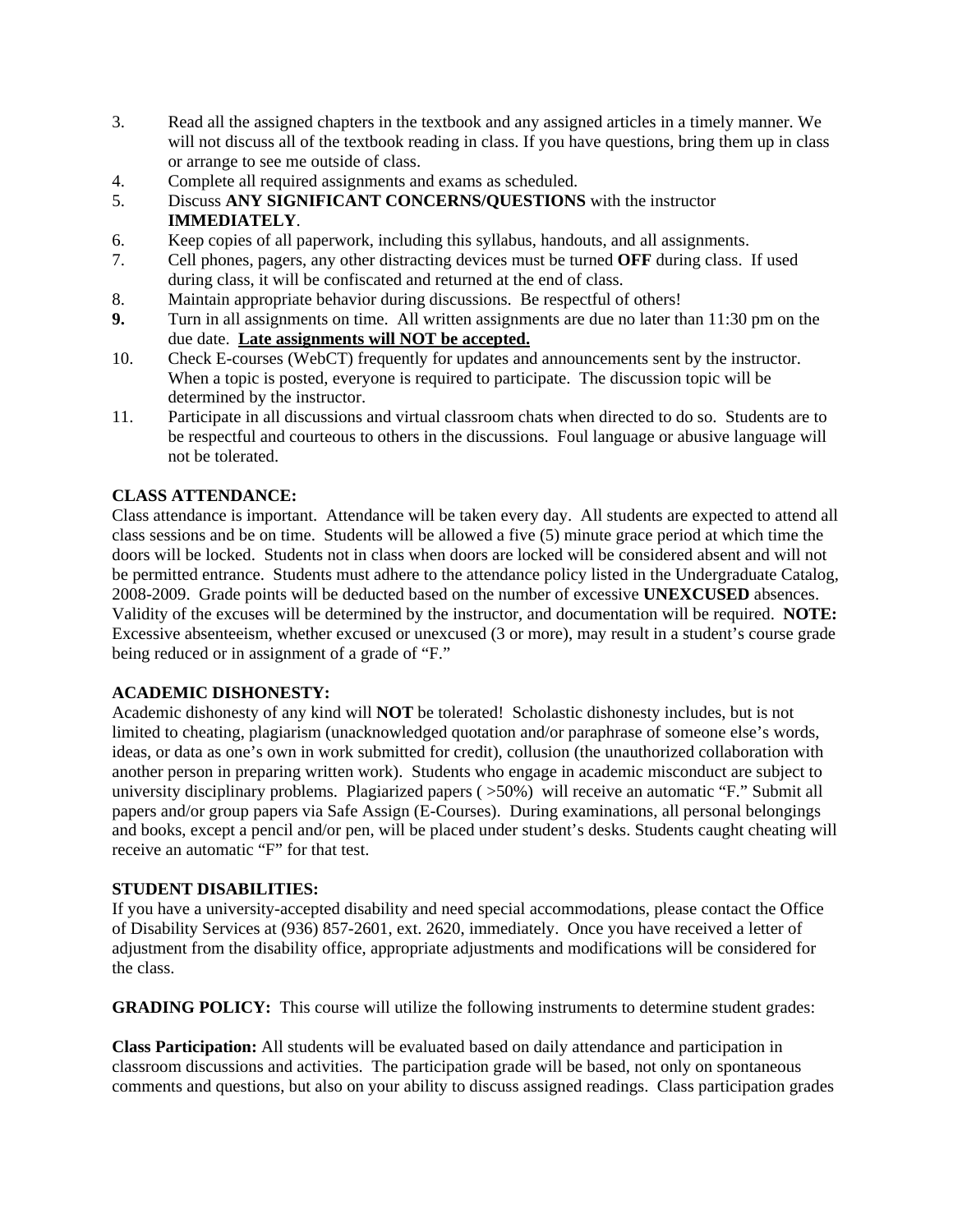are not determined by the number of contributions you make in class but by the quality and relevance to the discussion. Thus, it is important that you have read the materials before class.

**Homework:** Students will be required to complete take home assignments that should be submitted at the beginning of class when due. Late assignments will not be accepted without a valid excuse. Class participation and homework assignments will account for 20 percent of your final grade.

**Exams**: There will be two tests and two exams, a midterm and a final, consisting of short answer and multiple choice questions. Exams will consist of materials covered during class lectures, textbook readings, handouts, and discussions. The final exam will focus primarily on material covered after the midterm. Both exams have a possible total score of 100 points. Bonus questions may be provided on an exam that will yield extra credit points to be added to the average of the student's total class grade or to the particular exam. Make up exams will be given for emergency purposes only. In the event that a student is given the opportunity (at the instructor's discretion) to make up an assignment or exam, points will be deducted based on each class day missed from the original due date of that assignment or examination.

**Quizzes**: Short quizzes will be given prior to or following chapter discussions. Exams and quizzes will account for 50 percent of student's final grade.

**Article Summaries**: Students will read and summarize one **RESEARCH** article from one of the major developmental journals: *Child Development, Developmental Psychology, Journal of Experimental Child Psychology, Merrill-Palmer Quarterly*. Follow APA style for referencing. Summaries will be turned in at the **BEGINNING** of class.

**Reflective Writing Assignments:** Students will write two papers (minimum three pages) applying concepts and theories in developmental psychology to the student's personal development in order to demonstrate critical thinking skills and knowledge of the topic. All written assignments are due no later than 11:30 pm on its due date, via WebCT (E-Courses). **NOTE:** Microsoft Word is the standard word processing tool used at PVAMU. If you're using other word processors, be sure to use the "save as" tool and save the document in either the Microsoft Word, Rich Text, or plain text format. Writing assignments and article summary will account for 30 percent of your final grade.

Each assignment/examination will be calculated then averaged to determine the student's grade. Bonus points for extra credit assignments and attendance will be added to the sum total of the averaged grade. Grading categories are as followed:

|                             | Points     |                      |
|-----------------------------|------------|----------------------|
| Midterm                     | 150        | $A = 90\%$ and above |
| Final                       | 150        | $B = 80 - 89\%$      |
| Tests $&$ Quiz $(2)$        | 250        | $C = 70 - 79\%$      |
| <b>Classroom Activities</b> | 200        | $D = 60 - 69\%$      |
| <b>Reflective Writing</b>   | <b>200</b> | $F = 59\%$ and below |
| <b>Article Summary</b>      | 50         |                      |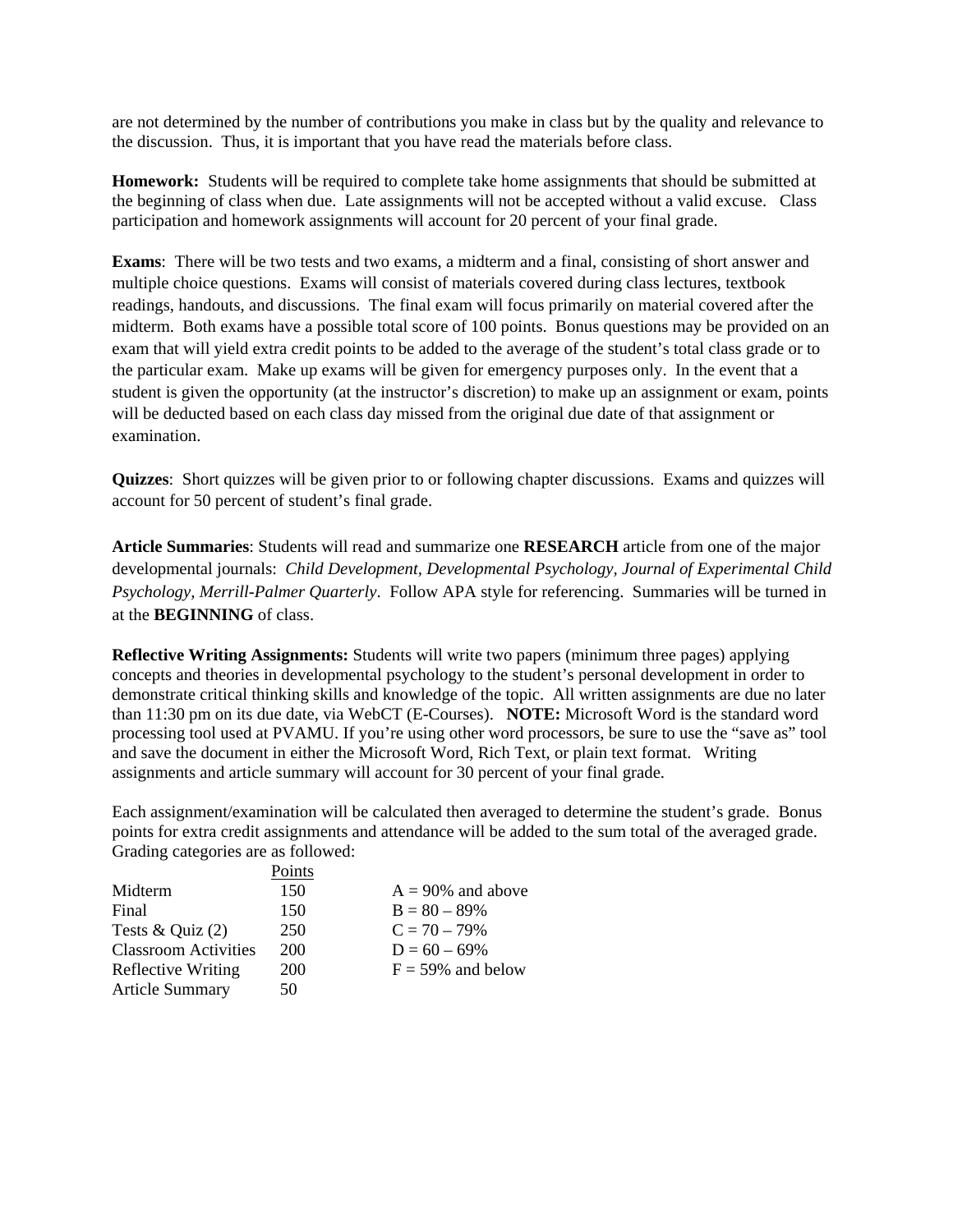# **Course Outline**

| <b>Date</b><br>1/21/2009 | <b>Topic</b><br>Course Introduction/Syllabus review                                                                                                                                                                                                                                                                                                                                            |
|--------------------------|------------------------------------------------------------------------------------------------------------------------------------------------------------------------------------------------------------------------------------------------------------------------------------------------------------------------------------------------------------------------------------------------|
| 1/26/2009                | <b>Developmental Theories</b><br>Read: "Tips for Writing Article Summaries"                                                                                                                                                                                                                                                                                                                    |
| 1/28/2009                | Research in Developmental Psychology<br>Homework: Library Assignment (Locate an empirical study in developmental<br>psychology).                                                                                                                                                                                                                                                               |
| 2/2/2009                 | Prenatal Development, Birth, & the Newborn<br>Read: Sternberg, K.G., Lamb, M.E., Greenbaum, C., Cicchetti, D., Dawdud, S.,<br>Cortes, R.M., Krispin, O., & Lorey, F. (1993). Effects of domestic<br>violence on children's behavior problems and depression. Developmental<br>Psychology, 29(1), 44-52. (for Journal Summary)<br>Homework: MyDevelopmentLab (Chapter 1)<br><b>Homework</b> due |
| 2/4/2009                 | QUIZ<br>Homework: (Read) Randolph, S.M. (1989). Infant Attachment in Black<br>American Families: An Interim Report. In Proceedings of the<br>12 <sup>th</sup> Empirical Conference on Research in Black Psychology.<br>A.G. Harrison (Ed.) Washington, DC: NIMH.                                                                                                                               |
| 2/9/2009                 | Development in Infancy<br>Homework: MyDevelopmentLab (Chapter 2)<br><b>Journal Summary I due</b>                                                                                                                                                                                                                                                                                               |
| 2/11/2009                | Development in Infancy (cont.)                                                                                                                                                                                                                                                                                                                                                                 |
| 2/16/2009                | Development in the Preschool Years<br>Homework: Reflective Writing Assignment I (Infancy & Preschool Years)<br>MyDevelopmentLab (Chapter 3)                                                                                                                                                                                                                                                    |
| 2/18/2009                | Development in the Preschool Years (cont.)                                                                                                                                                                                                                                                                                                                                                     |
| 2/23/2009                | <b>TEST</b><br><b>Reflective Writing Assignment I due</b>                                                                                                                                                                                                                                                                                                                                      |
| 2/25/2009                | Development in Middle Childhood<br>Homework: MyDevelopmentLab (Chapter 4)                                                                                                                                                                                                                                                                                                                      |
| 3/2/2009                 | Development in Middle Childhood (cont.)<br>Homework: Piagetian Tasks (Part I)                                                                                                                                                                                                                                                                                                                  |
| 3/4/2009                 | Classroom Activity (Paigetian Tasks- Part II)<br>Note: Respond to discussion question(s) posted on E-Courses.                                                                                                                                                                                                                                                                                  |